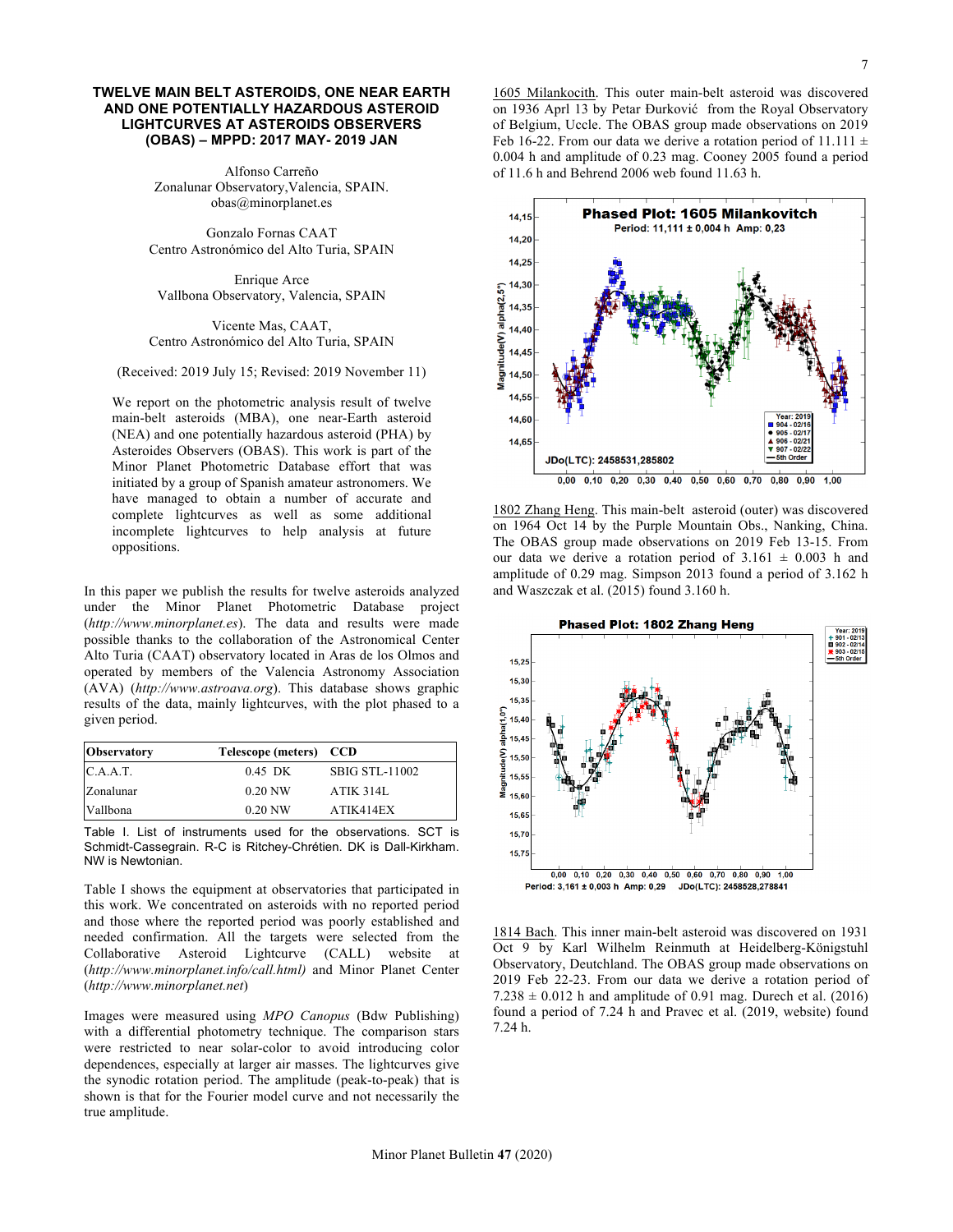

2025 Nortia. This outer main-belt asteroid was discovered on 1953 Jun 06 by Joseph Churms at Union Observatory, Johannesburg, Southafrica. The OBAS group made observations on 2019 Feb 06- 08. From our data we derived a rotation period of  $4.989 \pm 0.011$  h and amplitude of 0.13 mag. The LCDB (Warner et al., 2009) did not list any previous period results.



2564 Kayala. This inner main-belt asteroid was discovered on 1977 Aug 19 by Nikolái Stepánovich Chernyj at Crimea astrophisical observatory. The OBAS group made observations in 2019 Feb 05 and 07. From our data we derived a rotation period of  $2.96 \pm 0.01$  h and amplitude of 0.38 mag. Chang et al. (2016) found a period of 2.95 h.



2595 Gudiachvili. This Main Belt asteroid (middle) was discovered on 1979 May 19 by R. M. West at La Silla observatory, Chile The OBAS group made observations from 2019 Jan 25-26. From our data we derived a rotation period of  $4.412 \pm 0.015$  h and amplitude of 0.46 mag. DeGraff (1998-2003) found 4.72 h.



2602 Moore. This inner main-belt asteroid was discovered on 1982 Jan 24 by Edward. Bowell at Anderson Mesa, Arizona. The OBAS group made observations in 2019 Feb 5-8. From our data we derived a rotation period of  $3.47 \pm 0.01$  h and amplitude of 0.34 mag. We have not found previous data about this asteroid.



3549 Hapke. This inner main-belt asteroid was discovered on 1981 Dec 30 by Edward. Bowell at Anderson Mesa, Arizona. We observed it from 2019 Feb 10 to 13. Data analysis found a rotation period of  $7.07 \pm 0.005$  h and amplitude of 0.45 mag. Waszczak et al. (2015) found a period of 7.071 h too.

Minor Planet Bulletin **47** (2020)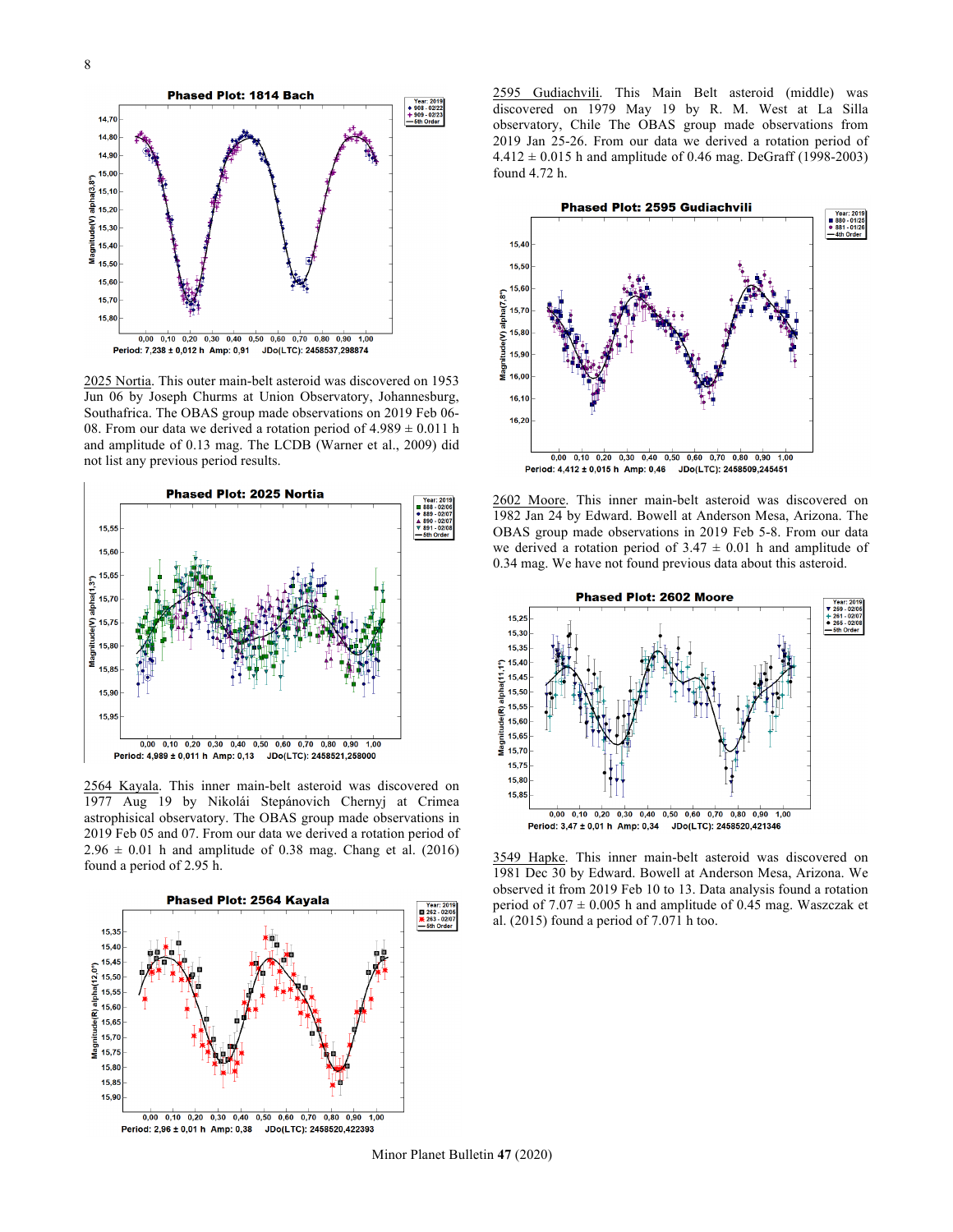| <b>Number</b> | <b>Name</b>      | $20xx$ mm/dd   | <b>Phase</b> | $L_{PAB}$ | $B_{\text{PAR}}$ | Period(h) | P.E.  | Amp      |      | A.E. Grp |
|---------------|------------------|----------------|--------------|-----------|------------------|-----------|-------|----------|------|----------|
| 1605          | Milankovitch     | 16/02/16-02/22 | 2.4, 2.9     | 149       | $-6$             | 11.111    | 0.004 | 0.23     | 0.05 | $MB-O$   |
| 1802          | Zhang Heng       | 19/02/13-02/15 | 1.3, 1.9     | 141       | $\Omega$         | 3.161     | 0.003 | 0.29     | 0.02 | $MB-O$   |
| 1814          | Bach             | 19/02/23-02/23 | 3.4.3.3      | 1.57      | 4                | 7.238     | 0.012 | 0.91     | 0.05 | $MB - I$ |
| 2025          | Nortia           | 19/02/06-02/08 | 1.5, 1.9     | 133       | 2.               | 4.989     | 0.011 | 3<br>0.1 | 0.05 | $MB-O$   |
| 2564          | Kayala           | 19/02/05-02/07 | 11.9.10.9    | 157       | $\Omega$         | 2.96      | 0.01  | 0.38     | 0.02 | $MB-I$   |
| 2595          | Gudiachvili      | 19/01/25-01/26 | 8.2          | 110       | $-7$             | 4.412     | 0.015 | 0.46     | 0.02 | $MB-M$   |
| 2602          | Moore            | 19/02/05-02/08 | 11.1, 10.1   | 157       | $-1$             | 3.47      | 0.01  | 0.34     | 0.03 | $MB-I$   |
| 3549          | Hapke            | 19/02/10-02/13 | 3.6, 4.3     | 139       | -6               | 7.070     | 0.005 | 0.45     | 0.02 | $MB-I$   |
| 4148          | McCartney        | 19/02/03-02/06 | 2.8, 1.5     | 139       |                  | 10.438    | 0.014 | 0.14     | 0.03 | $MB-T$   |
| 6161          | Voino-Yasenetsky | 19/01/15-01/17 | 7.4, 6.8     | 127       | $-5$             | 7.983     | 0.005 | 0.9      | 0.02 | $MB-O$   |
| 7081          | Ludibunda        | 18/09/29-10/01 | 4.1, 4.3     | 9         |                  | 2.885     | 0.006 | 0.08     | 0.02 | $MB-M$   |
| 18348         | 1990 BM1         | 19/01/13-01/15 | 3.4, 2.8     | 116       | $-4$             | 7.520     | 0.009 | 0.29     | 0.03 | $MB-I$   |
| 162082        | 1998<br>HT.1     | 19/10/01-01/09 | 81.0,77.8    | 11        | 49               | 3.024     | 0.003 | 0.28     | 0.05 | NEA      |

Table I. Observing circumstances and results. Pts is the number of data points. The phase angle values are for the first and last date. LPAB and BPAB are the approximate phase angle bisector longitude and latitude at mid-date range (see Harris et al., 1984). Grp is the asteroid family/group (Warner et al., 2009). ERI: Erigone; EUN: Eunomia; MB-I/O: Main-belt inner/outer; MC: Mars-crosser; NEA: near-Earth; THM: Themis; TRJ: Jupiter Trojan.



4148 McCartney. This inner main-belt asteroid was discovered on 1983 Jul 11 by Edward Bowell at Anderson Mesa, Arizona. The OBAS group observed it from 2019 Feb 3-6. From our data we derived a rotation period of  $10.438 \pm 0.014$  h and amplitude of 0.14 mag. We have not found previous data about this asteroid.



6161 Vojno-Yasenetsky. This Main Belt (outer) asteroid was discovered on 1971 Oct 14 by Liudmila Chernyj from Crimea observatory at Crimea. Our observations were made from 2019 Jan 15-17. Data analysis found a rotation period of  $7.983 \pm 0.005$ h and amplitude of 0.9 mag. Durech et al. (2016) found a period of 7.98 h.



7081 Ludibunda. This middle main-belt asteroid was discovered on 1987 Aug 30, by Paul Wild at Berna - Zimmerwald Observatory. We observed it from 2019 Sep 9 to Nov 1. From our data we derived a rotation period of  $2.885 \pm 0.0063$  h and amplitude of 0.08 mag. We have not found previous data about this asteroid.